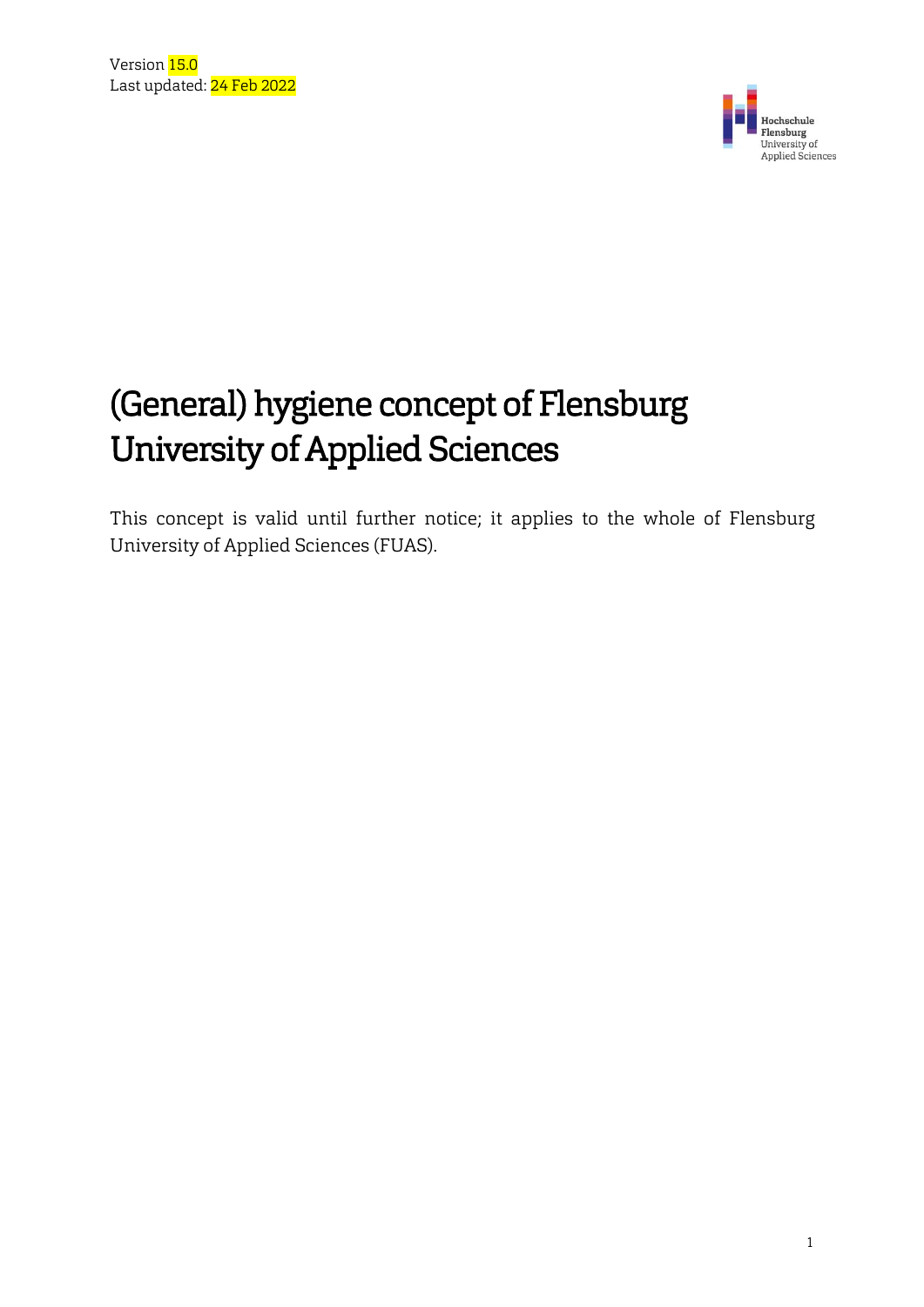

### Preamble

The health and safety of its students, teaching staff, employees and visitors are the main focus of the measures taken at FUAS in the current situation.

At the same time, we want to do what is our main task as a university: provide education.

This hygiene concept aims to create and ensure a safe environment in which all members of our university and their guests stay healthy and which allows a step by step return to normal university operations ensures safe university operations in times of the COVID-19 pandemic.

This can only be achieved by constantly re-assessing and re-adjusting important and necessary safety measures. This hygiene concept is based on a number of regulations on dealing with the pandemic in place, the Regulations to fight the coronavirus SARS-CoV-2 at universities [Hochschul-Corona-Verordnung, German language version]:

[https://www.schleswig-](https://www.schleswig-holstein.de/DE/Schwerpunkte/Coronavirus/Erlasse/Downloads/2022/220121_Hochschulen-CoronaVO_unterz.pdf?__blob=publicationFile&v=2)

[holstein.de/DE/Schwerpunkte/Coronavirus/Erlasse/Downloads/2022/220121\\_Hochschulen-](https://www.schleswig-holstein.de/DE/Schwerpunkte/Coronavirus/Erlasse/Downloads/2022/220121_Hochschulen-CoronaVO_unterz.pdf?__blob=publicationFile&v=2)[CoronaVO\\_unterz.pdf?\\_\\_blob=publicationFile&v=2](https://www.schleswig-holstein.de/DE/Schwerpunkte/Coronavirus/Erlasse/Downloads/2022/220121_Hochschulen-CoronaVO_unterz.pdf?__blob=publicationFile&v=2)

and the Regulations to fight the coronavirus SARS-CoV-2 issued by the Land Schleswig-Holstein [Corona-Bekämpfungsverordnung des Landes Schleswig-Holstein, German language version]:

[https://www.schleswig-](https://www.schleswig-holstein.de/DE/Schwerpunkte/Coronavirus/Erlasse/Downloads/2022/220208_Corona-BekaempfungsVO_unterz.pdf?__blob=publicationFile&v=3)

[holstein.de/DE/Schwerpunkte/Coronavirus/Erlasse/Downloads/2022/220208\\_Corona-](https://www.schleswig-holstein.de/DE/Schwerpunkte/Coronavirus/Erlasse/Downloads/2022/220208_Corona-BekaempfungsVO_unterz.pdf?__blob=publicationFile&v=3)BekaempfungsVO\_unterz.pdf?\_blob=publicationFile&v=3

as well as the occupational safety and health regulations in place.

We trust and rely on all members and guests of FUAS to act responsibly and in a way, which considers and respects others; this is the most important pre-requisites for this hygiene concept to be effective.

### I. General information

1

The principles of infection prevention apply to all activities and events held by FUAS and on its premises (this includes teaching, seminars, laboratory classes, meetings, assessments, workshops etc.). By adhering to these principles, everyone takes on responsibility not only for themselves but for others, too.

The spread of COVID-19 can also be reduced by a large number of people getting vaccinated and everyone getting tested regularly. We ask all members of FUAS to use the official sources<sup>1</sup> available to learn about the risks of an infection with COVID-19 and the advantages of a vaccination against COVID-19; please make use of the various possibilities to get tested and/or vaccinated and consult your GP or FUAS' occupational doctor.

The elemental hygiene rules (keeping a distance from others (at least 1.5 metres), (hand) hygiene, cough and sneeze etiquette, medical masks covering the mouth and nose and regular ventilation of

<sup>1</sup> e.g. Federal Ministry of Health, RKI, BZgA, schleswig-holstein.de; or the WHO (for information in English)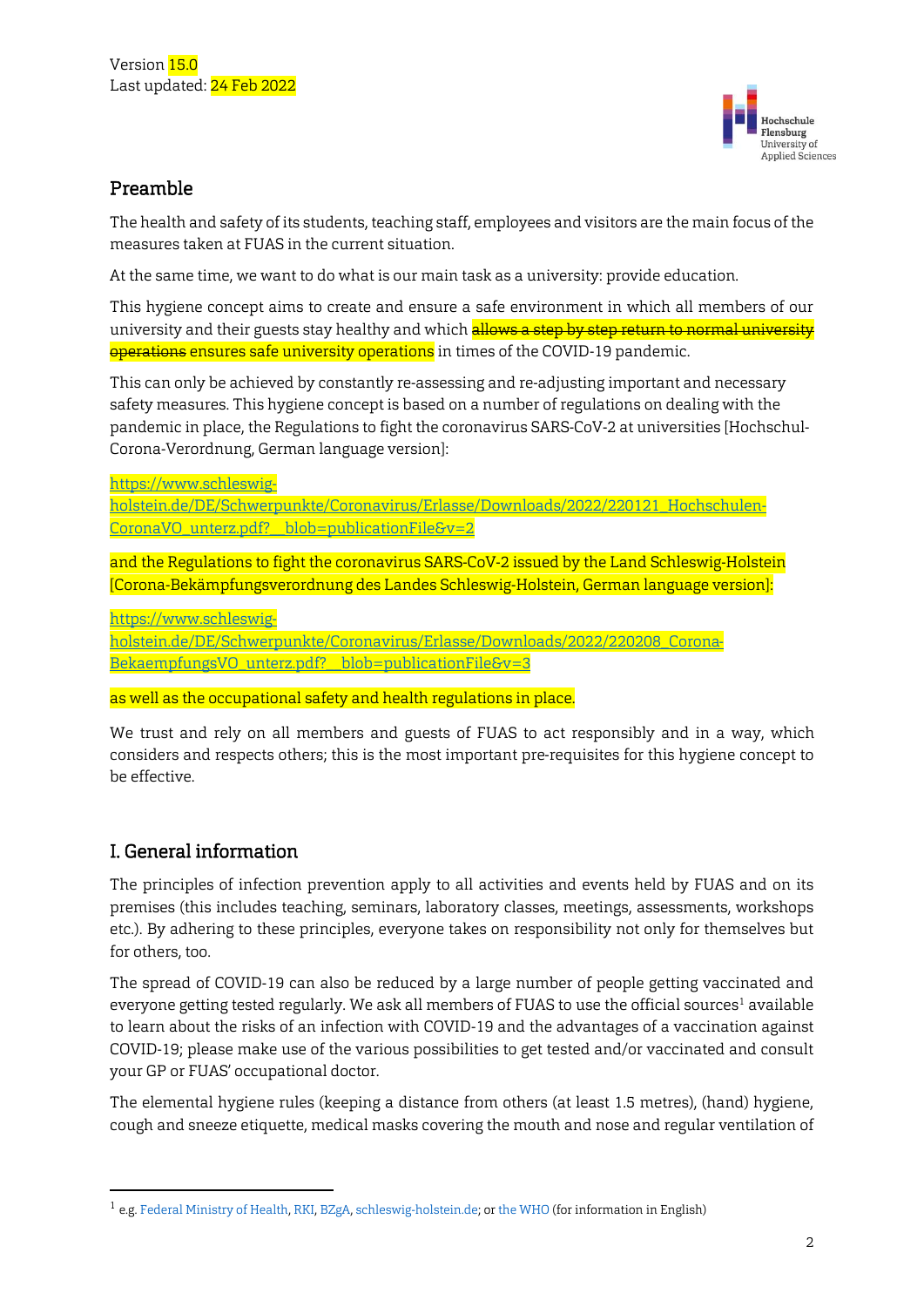

rooms) are the most important measures to minimise the risk at all events and activities. They will remain crucial also with the number of vaccinated people rising.

The number of people allowed to gather for private purposes are defined in the Regulations on the number of people and distance keeping issued by the Land Schleswig-Holstein valid at the time of the gathering.

In order to participate in any class or assessment taking place indoors in person, participants must provide a negative test, evidence that they have been fully vaccinated against COVID-19 or that they have recovered from a COVID-19 infection. The negative test must be issued by an entity authorised to administer tests for an infection with the coronavirus. In accordance with §4 para. 34 of the Regulations to fight the coronavirus SARS-CoV-2 [Corona-Bekämpfungsverordnung]§3 para. 1 of the Regulations to fight the coronavirus SARS-CoV-2 at universities [Hochschul-Corona-Verordnung] FUAS will recognise tests as valid for a maximum of 24 hours after they are issued. Tests must not be older than 24 hours at the start of the class or activity.

The main entrances to FUAS' buildings are open and an external security service will carry out random checks of the so-called "3G proof", i.e. certificates verifying a person's status as vaccinated, recovered or tested negative. If a class or activity starts outside this time period of entry checks, the teaching staff shall admit participants into the building and check their certificates.

In all **other** buildings of FUAS the "3G" checks will be carried out by the member of teaching staff for classes with less than 16 students attending; for classes with more than 15 students attending, the checks will be carried out by FUAS Occupational Health Care Management and through the attendance lists.

Participants must fill in and sign the attendance list for their class, these lists will be stored by the party organising the event or activity (e.g. the Dean's Office or people designated by them, the organisers) for a four-week period after the activity has ended. The data protection rules are to be adhered to. Participants must also confirm that they are vaccinated, recovered or tested negative in these lists. The lists are to be handed over to the authorities in charge if required. Furthermore, students must wear medical face masks during classes taught on campus and lab classes, meetings and when working at group workplaces.

A medical mask covering the mouth and nose (FFP2-,N95-,2-,DS2-,CPA-,KN95- or surgical mask) must be worn in all of FUAS' buildings, including their entrance areas (20 metre radius) and at workplaces located in enclosed areas. Masks must be worn so that that the number of respiratory droplets and aerosols spread when coughing, sneezing or speaking is reduced.

At other events and at workplaces medical face coverings must not be worn:

- at permanent standing places or seats where a minimum distance of 1.5 metres can be kept or the risk of a transmission of the virus can be reduced with the help of appropriate physical barriers,
- **by people presenting something to an audience which is at a distance of at least 1.5 metres,**
- by people carrying out hard physical work,
- when eating,
- if wearing a mask is not reasonable in an individual case (a doctor's note is required in such a case),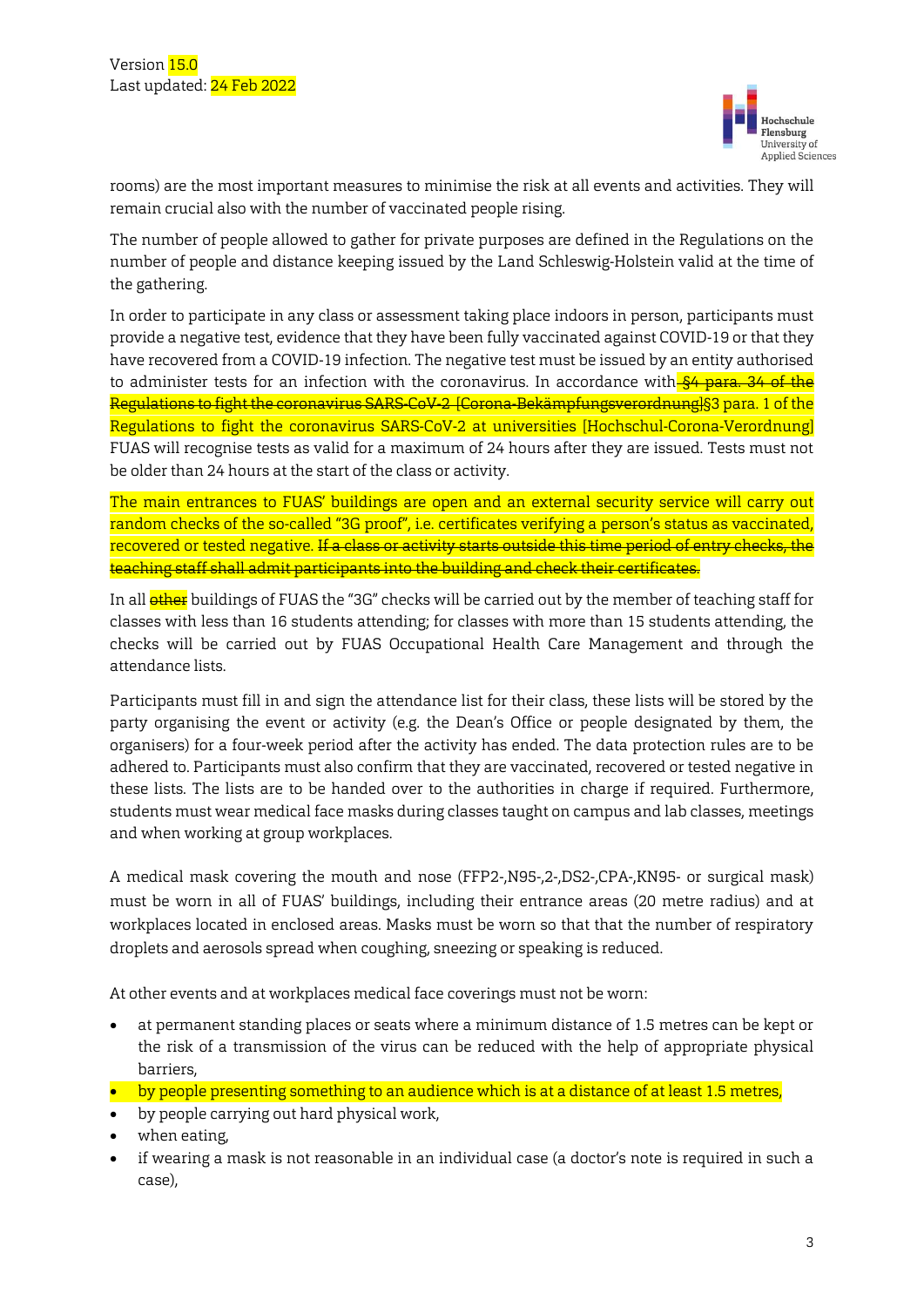

- at events or activities that are not related teaching to teaching but for which FUAS restricts access to people who are vaccinated, tested or have recovered from a COVID-19 infection,
- when the President's Office approved an exception.

Participants who have notable respiratory symptoms (e.g. coughing, sore throat or aching limbs) are asked to leave the activity unless they can provide a doctor's note verifying that the respiratory symptoms are not of an infectious nature (e.g. students with an asthma cough<mark>). <del>Instead of a doctor's</del></mark> note, participants can also provide a negative PCR test, evidence that they have been fully vaccinated against COVID-19 or that they have recovered from a COVID-19 infection.

Occupational safety and health regulations remain valid in addition to this hygiene concept.

## II. Framework conditions (organisation and facilities)

- 1. FUAS' buildings may only be entered by persons who are vaccinated against, recovered from or tested negative for COVID-19.
- 2. Tests provided for this purpose must not be older than 24 hours and cover the entire time spent at the workplace for members of staff.
- 3. Routes to be followed through FUAS' buildings will be designated and marked in order to avoid direct encounters (walk on the right side) and ensure that distances can be kept (avoid overtaking others).
- 4. Some stairs will be marked for the way up and others for the way down; they are to be used accordingly.
- 5. Lifts should only be used by one person at a time when absolutely necessary.
- 6. General advice for the prevention of infections have been posted on the entrance doors to all buildings and are to be adhered by.
- 7. The sanitary facilities are cleaned daily.
- 8. Facilities in which activities are held must be aired regularly during the activity; a sufficient ventilation must be ensured between activities, too. **At the endBefore the start** of an activity, work spaces (table tops, work and laboratory equipment) are to be cleaned by the users and the supervisors using the surface disinfectants. The materials and resources required will be handed out as communicated via the notice boards and the website.
- 9. Where groups have to be set up for classes and other teaching taking place at FUAS, these groups are defined by the member of teaching staff. Students who want to change groups must discuss this with the member of teaching staff in charge.
- 10. If possible, doors are to be kept open during an event/activity to avoid the use of door handles and ensure the circulation of air.

Food may not be consumed in facilities in which activities take place. Drinks should be brought, consumed and disposed of by participants individually. If events or activities take